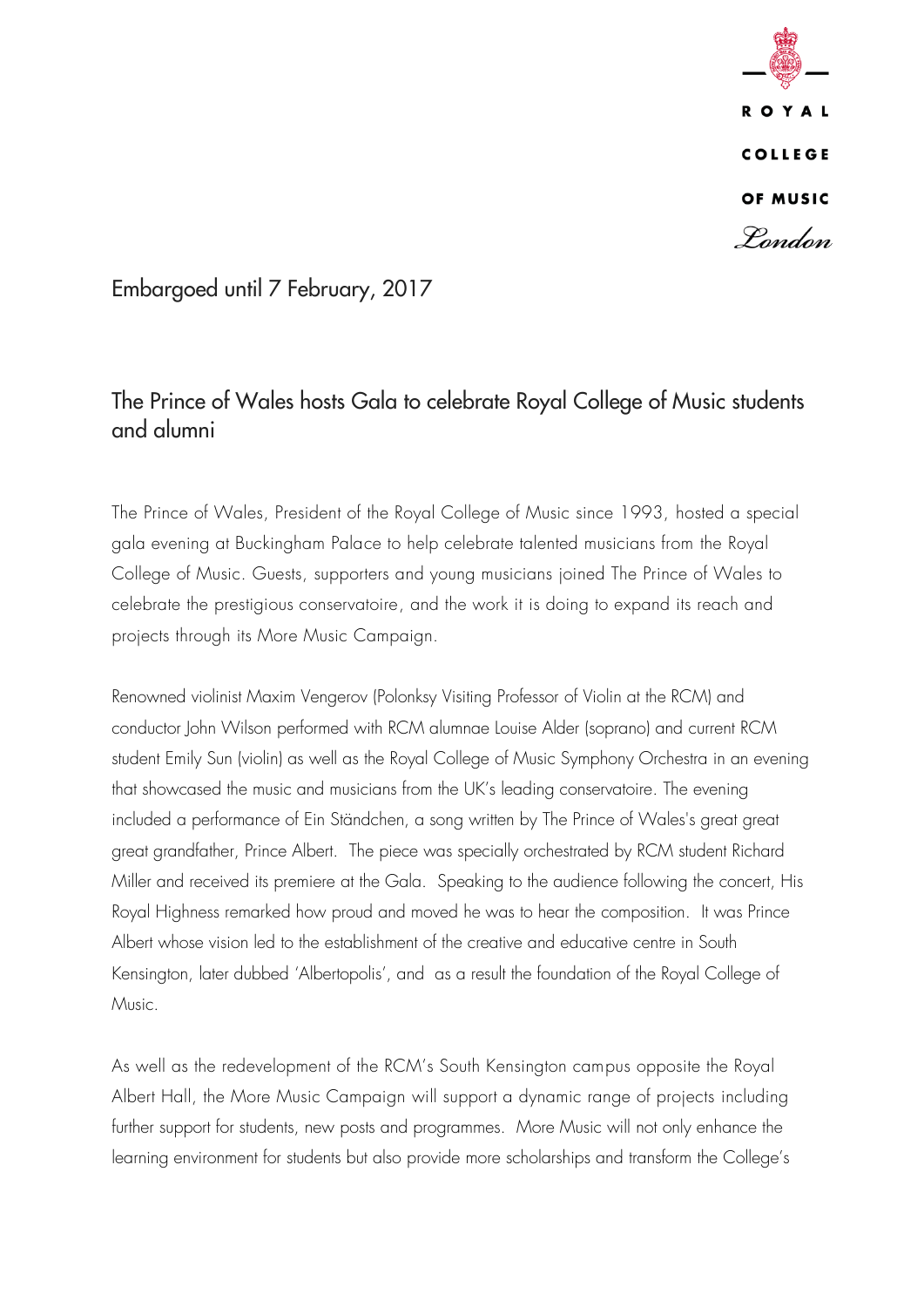public engagement programme, allowing more people than ever before to connect with the RCM in a variety of ways.

The building development will include two new world-class performance spaces, additional rehearsal rooms and recording facilities, a new Royal College of Music Museum and many other enhancements. Renowned architect John Simpson has reimagined the College's site.

The More Music Campaign has received support from across the world and the RCM is grateful for the support of the Higher Education Funding Council for England, Heritage Lottery Fund, Kingdom Music Education Group, the Garfield Weston Foundation, the Wolfson Foundation, The Foyle Foundation, The Polonsky Foundation, Classic FM and Landor. Other significant gifts have come to the RCM from a wide variety of supporters, including alumni from across the globe. Thanks to this support, More Music: Reimagining the Royal College of Music has already raised 60% of the overall target.

RCM Director, Colin Lawson CBE, comments: 'I am delighted that the More Music Campaign has gathered such momentum and am grateful to all the individuals, Trusts and Foundations who have contributed to the Campaign so far. This philanthropic investment will be one of the most significant contributions to music education in our lifetime.'

Campaign Chairman, Bob Wigley, comments: 'I am proud to Chair the More Music Campaign. Philanthropy is vital to the future of the Royal College of Music and will enable us to deliver an inspirational learning environment for our talented students; they are the future of music.'

-ENDS-

# For Further Information

Director of Communications [Talia.Hull@rcm.ac.uk](mailto:Talia.Hull@rcm.ac.uk) 07834 431 007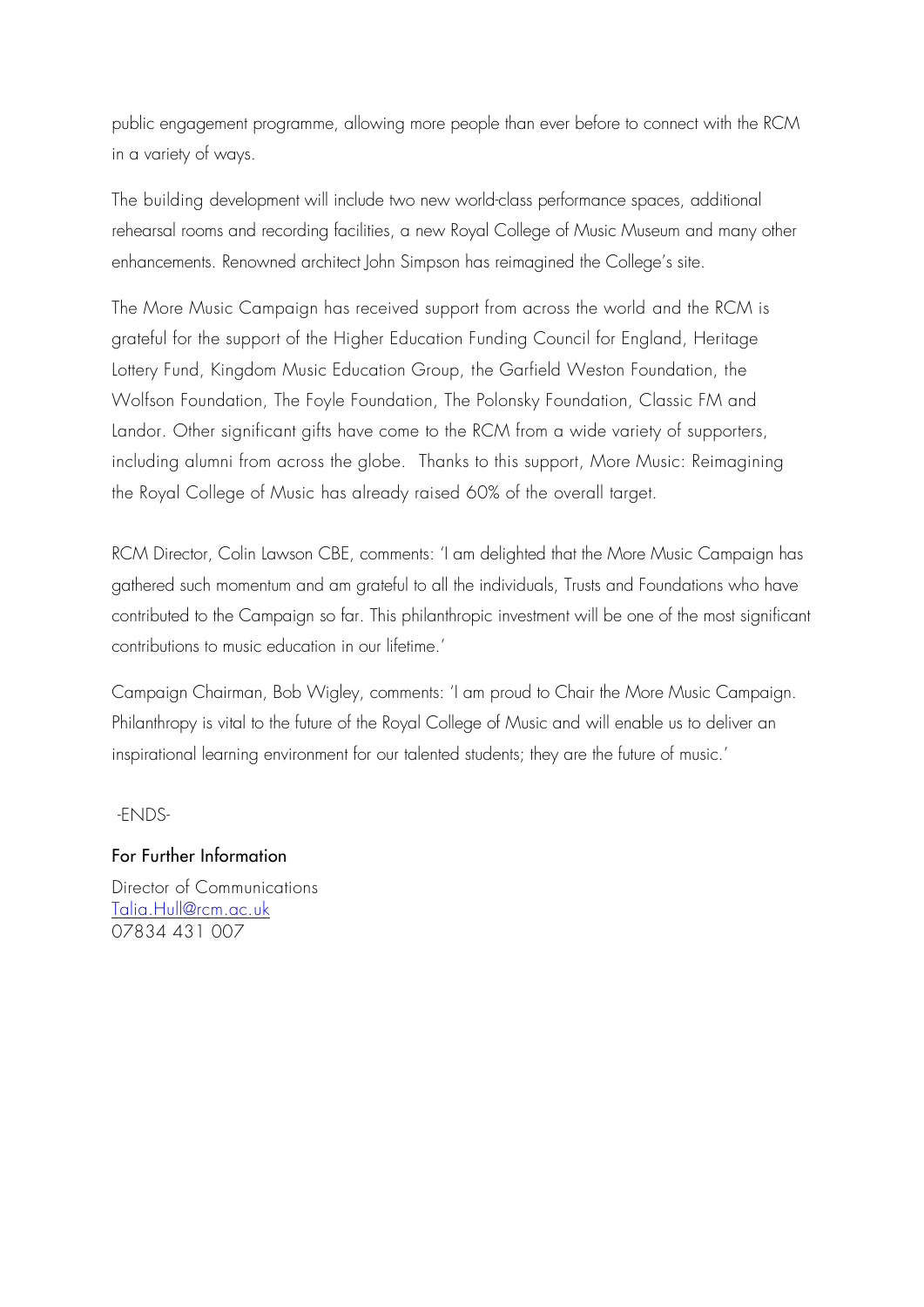### Notes to Editors

### ABOUT THE ROYAL GALA CONCERT

### Programme

### Sullivan Overture The Yeoman of the Guard

Arthur Sullivan was the first Principal of the National Training School of Music, the forerunner of the RCM. His score for The Yeoman of the Guard, the manuscript for which is in the RCM Collections, is regarded as his finest, and in particular the innovative and majestic overture.

Music for violin and orchestra Maxim Vengerov **Director and Violin** Emily Sun Violin

# Bach Concerto for two violins in d minor BWV 1043 I: Vivace

#### Parry **Two movements from Lady Radnor Suite for strings**

Hubert Parry succeeded George Grove as Director of the Royal College of Music. His influence as a teacher and educator was exceptionally wide, and his works, including the great choral works I was glad, Jerusalem and Blest Pair of Sirens, continue to be performed regularly to this day.

A sequence of songs for soprano and orchestra

| Finzi         | Wonder (from <i>Dies Natalis</i> ) |
|---------------|------------------------------------|
| Prince Albert | Ein Ständchen                      |
| Ireland       | My true love hath my heart         |

Ein Ständchen is a new orchestration of a song by Albert, Prince Consort, whose vision led to the establishment of the creative and educative centre in South Kensington, later dubbed "Albertopolis", and as a result the foundation of the Royal College of Music. The song is complemented by Finzi's reflective song from his cycle on the metaphysical poems of Thomas Traherne, and Ireland's exuberant love-song.

Music for violin and orchestra Maxim VengerovDirector and Violin

### Mendelssohn Concerto for Violin and Strings in d minor MWV 03 III: Allegro 3'30

Mendelssohn was one of music's great prodigies, and the early violin concerto was written when he was just thirteen. It was resurrected and premiered by Yehudi Menuhin in 1952, 129 years after its composition.

### Haydn Wood **A** state ball at Buckingham Palace 6'30

Haydn Wood was a star pupil at the Royal College of Music, both as violinist and composer. His prolific output included many lighter works, including this sparkling waltz from his series of London Cameos.